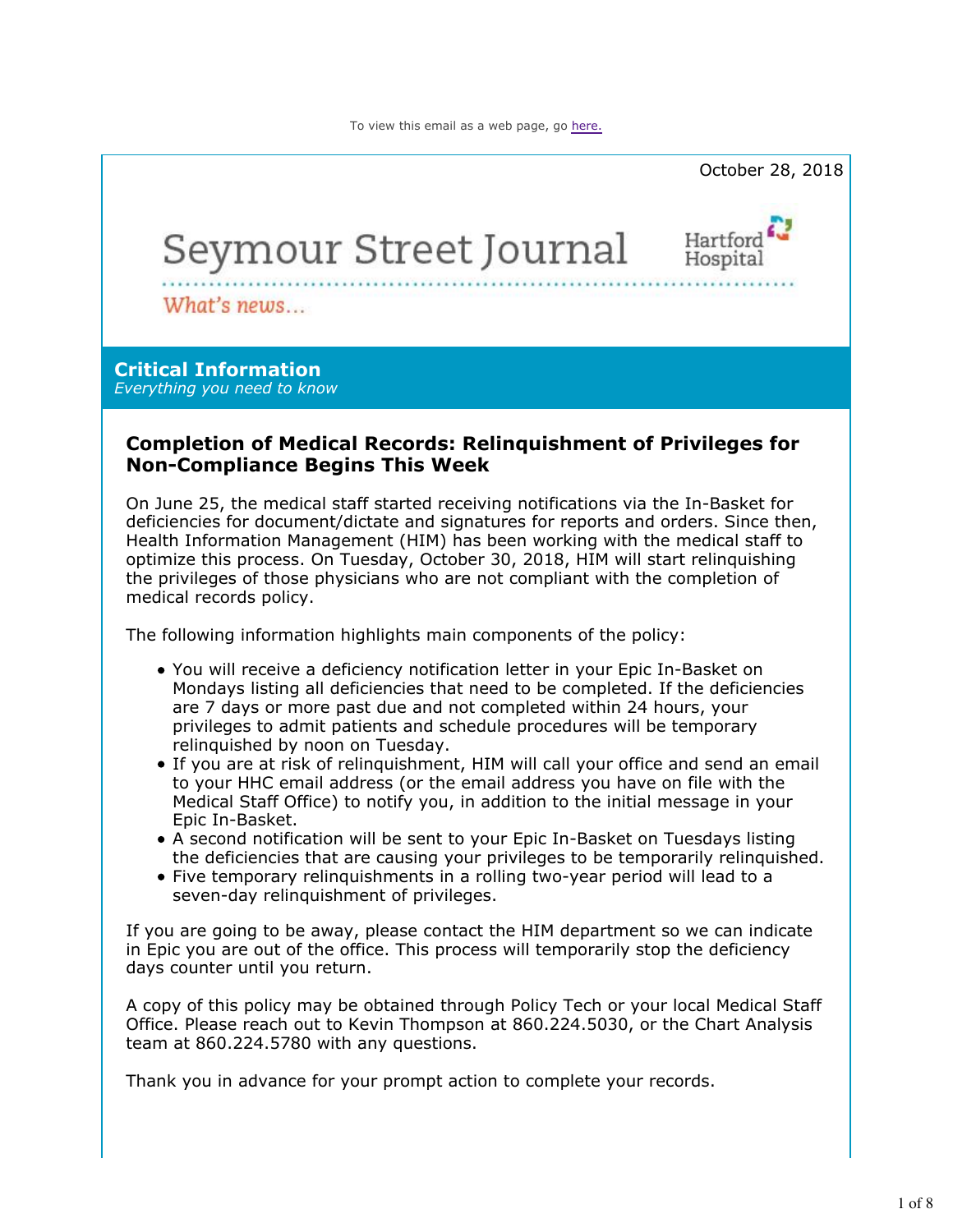**Medical Staff Election Coming Up in November**

## **Physician/Advanced Practice Provider Engagement Survey Open November 5-18**

Tell us how Hartford HealthCare can help you provide the best possible care for your patients and clients. Your previous feedback has led to the creation of the physician and provider led Health and Wellness initiative to combat burnout.

You will receive an email from Press Ganey to your primary email address on file with a link to take the survey. The survey will take about 10 minutes to complete and can be taken at any time from home or work.

Your answers are confidential and sent directly to our vendor, Press Ganey. Nobody at Hartford HealthCare will ever have access to individual survey results and your answers cannot be traced back to an individual computer.

## **Physician and Advanced Provider: Heal Thyself, But Not All By Thyself – A HHC New Program Can Help**

Achieving Hartford HealthCare's goal to be No. 1 in customer experience by 2023 (#123) goes far beyond taking great care of our patients. It requires engaging our physicians and advanced providers such as APRNs and PAs.

That's why HHC is introducing a new Physician & Provider Health and Wellness initiative. The initiative will provide programs and support systems and services to help physicians and advanced practice providers refresh, restore and have support from a network of peers so if they have to face challenging situations they won't be alone.

The program was developed based on national data, and survey feedback from HHC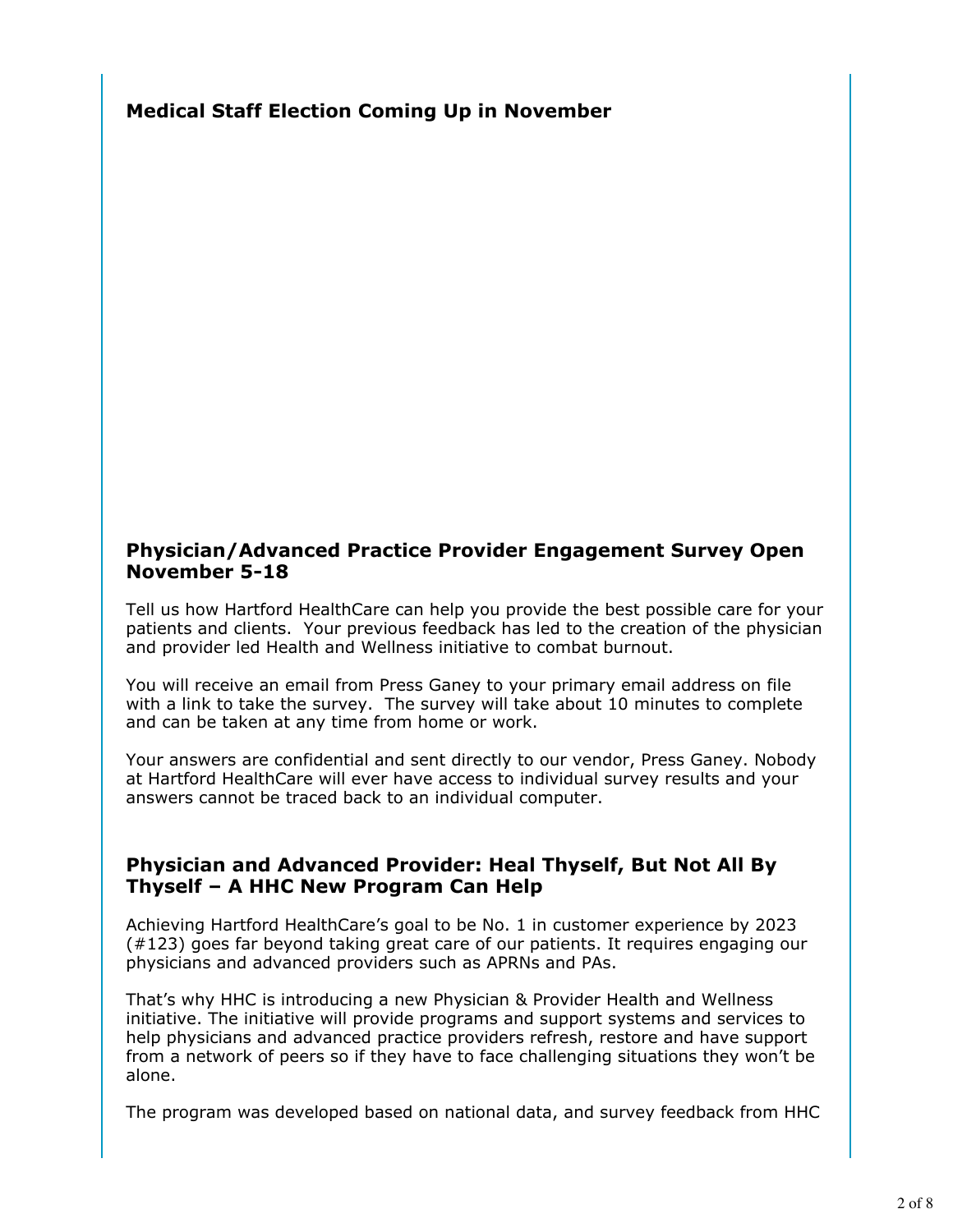providers about what parts of their work is most challenging and what interventions might be helpful.

The program includes a formal support network that includes peer support and help with difficult cases and burnout stressors; a self-care component that features wellness activities; and operational and technology arms of the work focused on assisting with navigating the daily headaches caused by the electronic medical records system, heavy caseloads, technology issues, workflow issues and other stressors in the work environment.

The program is designed to address alarming evidence that provider burnout has reached epidemic proportions nationally and at HHC. Studies show that providers who practice in happier and lower-stress environments provide a better experience for patients and provide higher-quality care.

Look for more details coming soon. If you would like to get involved or learn more about this important work, please contact the leads of this initiative, Dr. Ken Robinson, Chief of Emergency Medicine at Hartford Hospital or Catie Santarseiro APRN, Organization Development Specialist at HHC.

Stay tuned for more details.

### **Could your Patients Benefit from a Medicare Advantage Plan Powered by Hartford HealthCare?**

CarePartners of Conecticut is a new kind of health plan that empowers primary care providers to decide what's best for their patients. This plan brings together the medical expertise of Hartford HealthCare and the insurance experience of Tufts Health Plan to create innovative Medicare Advantage (HMO) plans focused on patient care.

Recommend CarePartners of Connecticut to your patients, friends, neighbors and loved ones. Visit carepartnersct.com to learn more today.

Back to Top

**Noteworthy and New** *Announcements, news and information*

### **Dr. Gluck Featured Speaker at Emeritus and Retired Medical Staff Luncheon**

Dr. Jason Gluck, medical director, Mechanical Circulatory Support/ECMO, was the keynote speaker at the annual Emeritus and Retired Medical Staff Luncheon on October 23.

Dr. Gluck presented the topic "Innovation in Heart Failure: Rise of the Machines." Hartford Hospital President Bimal Patel welcomed guests to the luncheon. Dr. Ajay Kumar, vice president of Medical Affairs for Hartford HealthCare's Hartford Region,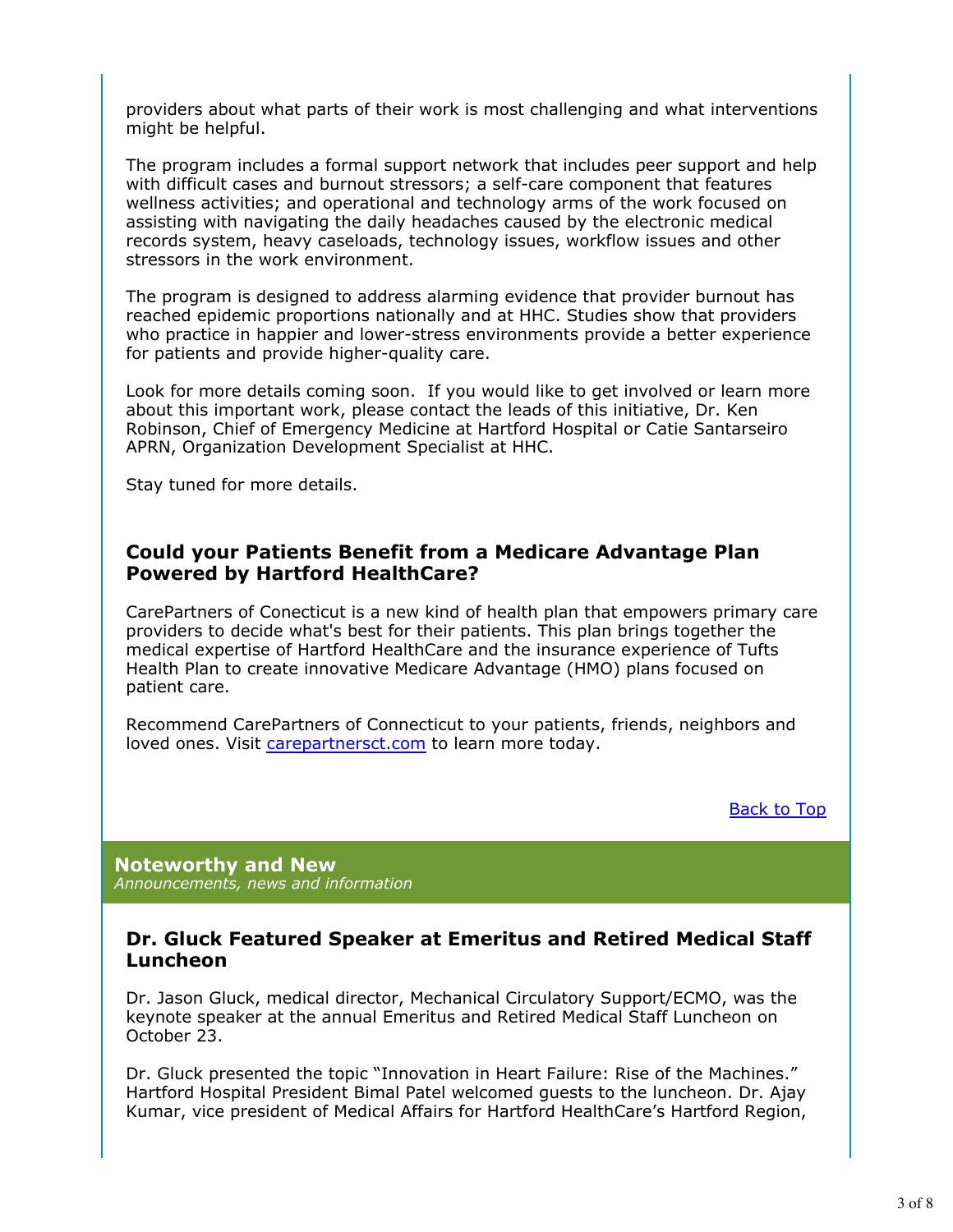updated the gathering on recent hospital initiatives.

The annual luncheon is an opportunity for the hospital to inform members of the Emeritus and Retired Medical Staff about important developments at the hospital and to thank them for their valued service and continued interest.

## **First Annual Shock Symposium a Success**

The first annual Shock Symposium took place in October, featuring the theme 'Meds vs. Machine.' This educational event was sponsored by the Hartford HealthCare Heart & Vascular Institute, the Office of Continuing Education and the Hartford Hospital Division of Cardiology. The chair was Dr. Jason Gluck, Medical Director for Mechanical Circulatory Support/ECMO and the Program Director for Advanced Heart Failure and Transplant Fellowship.

More than 130 participants attended the two-day event, including physicians, advance practitioners, residents/fellows and nurses from Hartford HealthCare and other organizations. CMEs were awarded.

Participants learned about current data on drug and device treatments for patients with acute cardiopulmonary shock. At the Thursday evening dinner presentation, "The Prescribers Paradox: Just 'cause you could, doesn't mean you should," Dr. Evan Fox discussed ethical issues in the era of new technology for shock treatment. Presenters during the educational sessions included experts from Hartford HealthCare, Connecticut Children's Medical Center, Montefiore Medical Center, Massachusetts General Hospital and Tufts Medical Center.

Save the date: the next Shock Symposium is planned for March 2020.

Back to Top

#### **Recognizing Excellence** *Awards, accolades and achievements*

## **In Brief**

**Dr. Ajay Kumar** and **Dr. Ken Robinson** were part of an executive physician panel at the Connecticut Healthcare Financial Management Association's annual event at the Aqua Turf. Over 100 healthcare financial professionals from around the state were in attendance.

**Dr. Steven Zweibel** participated as the Hartford Hospital principal investigator in the VEST clinical trial, which was recently published in the New England Journal of Medicine.

**Dr. Paul D. Thompson**, chief of cardiology at Hartford Hospital, delivered three lectures at the 30<sup>th</sup> annual IronMan Sports Medicine Conference in Kona, Hawaii. The IronMan Sports Medicine Conference is held in conjunction with the International ironman Championship, which is a race that includes a 2.4 mile open ocean swim, a 112 mile bicycle ride, and a 26.2 mile run. Dr. Thompson also staffed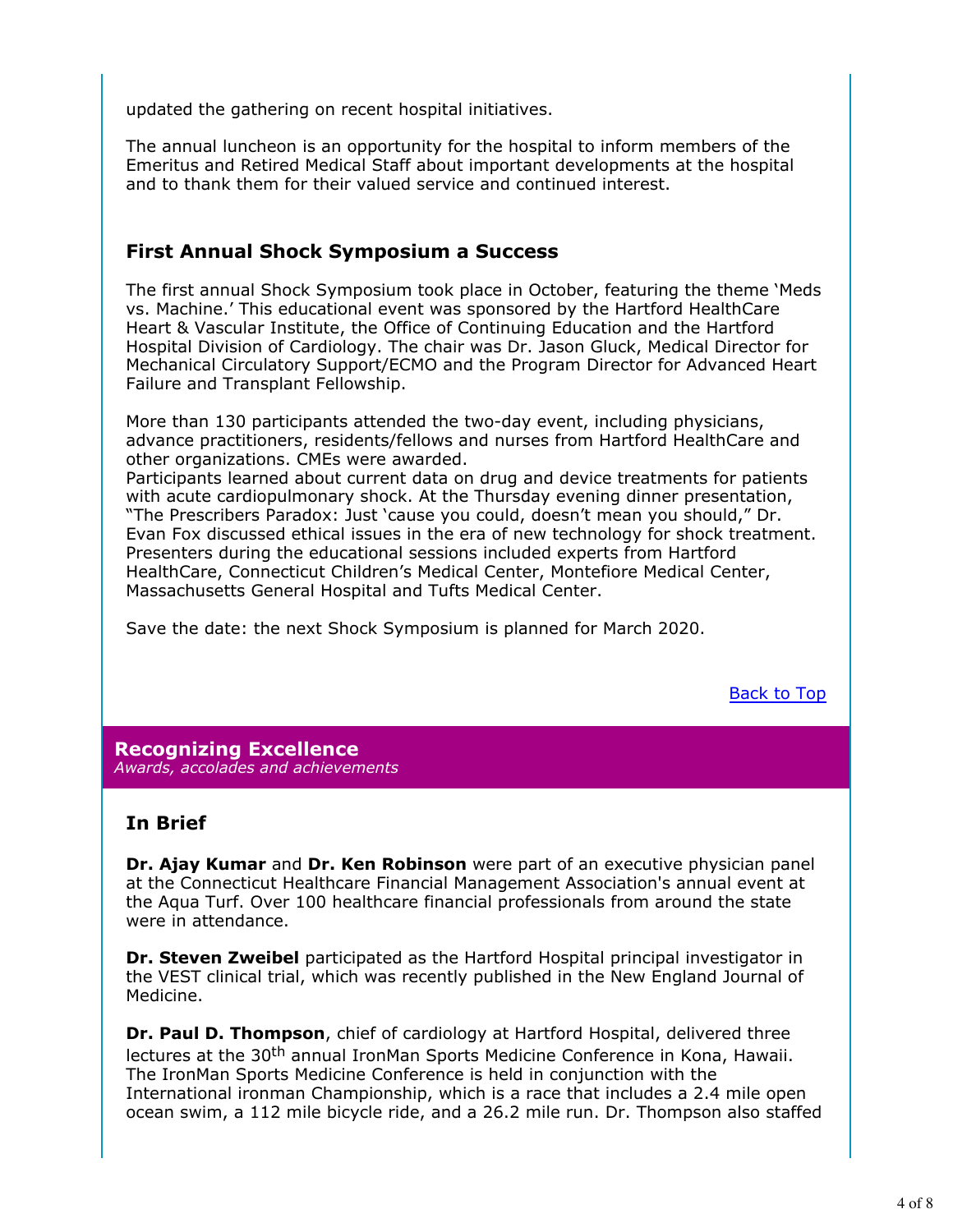the finish line medical tent where he was responsible for evaluating and treating hyperthermia, athlete collapse and emergent cardiac conditions.

## **Welcome New Providers to Hartford Hospital**

Please visit https://hartfordhospital.org/find-a-doctor for more information on these and other providers.

### **Physicians**

Paras Bhatt, MD Medicine Arvin Bundhoo, MD Pediatrics Andrew Castiglione, MD Medicine Alfred Croteau, MD Trauma Surgery Nicholas Karter, MD **Otorhinolaryngology** Bryan Piccirillo, MD Cardiology Linda Trapani, MD Anesthesiology Hanbing Zhou, MD **Orthopedics** 

### **Allied Health**

Christiana Ankiambom, CRNA Anesthesiology Jessica Ashman, APRN Surgical Critical Care Juliano Barbosa, CRNA Anesthesiology Bianca Carbone, PA-C Emergency Medicine Emily Farb, APRN PSychiatry Alison Johnson, PA-C Oncology Michaela Lis, APRN Trauma Surgery Kristiana Oleson, CRNA Anesthesiology Julie Tonioni, PA-C Geriatric Medicine

- Marguerite Palisoul, MD Obstetrics & Gynecology Matthew Reuter, MD Physical Medicine/Rehabilitation Oscar Serrano, MD Transplantation Surgery Minhui Xie, MD Cardiology Hospitalist (Locum)
	-

Back to Top

#### **Coming Up** *Education and events*

**November 6 Pharmacotherapeutics Symposium for Advanced Practitioners** Heublein Hall 7:30 a.m. to 1 p.m.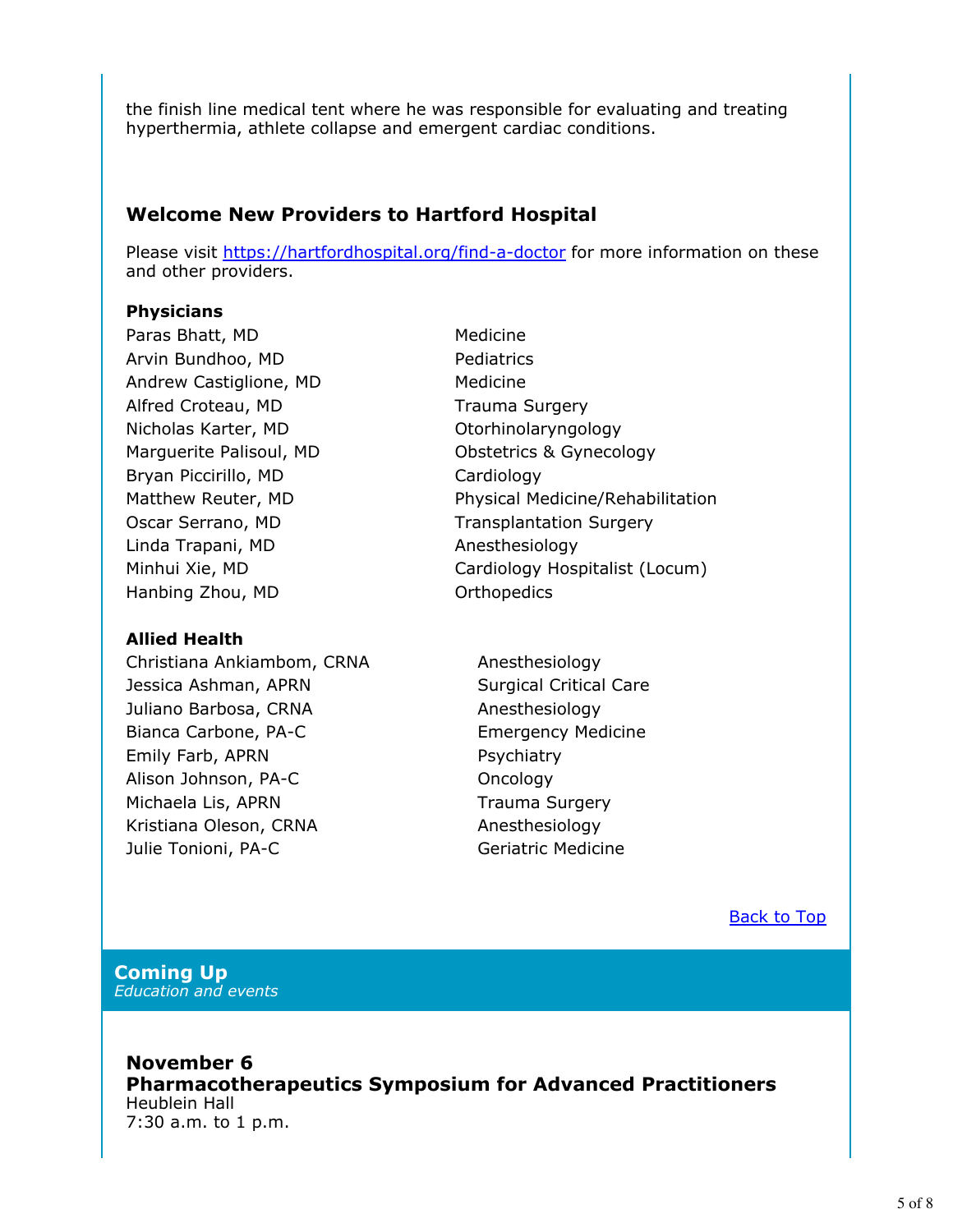This symposium will cover:

- Pharmaceutical Immunosuppression & Common Prophylaxis Strategies
- Anticoagulants in Patients with Kidney Dysfunction
- Reversal of Anticoagulation
- Management of Hyperkalemia: Acute Care Review & Emerging Therapies
- Navigating the World of Sepsis
- Procalcitonin Utility
- Pharmacy Considerations in Treating Arrhythmias

This symposium fulfills the bi-annual DPH requirements in pharmacotherapeutics for APRN relicensure. Hartford Healthcare designates this live activity for a maximum of 5.00 AMA PRA Category 1 credit(s).

PRE-REGISTRATION IS REQUIRED:

- 1. Log in to your CME account here. (If you don't have an account, use the same link. Enter your email address and click "Create Account" to continue.)
- 2. Choose "View Upcoming Events" and scroll down to the event
- 3. Register and pay fee: HHC Privileged Provider no charge, non-HHC Privileged Provider \$20
- 4. Contact ContinuingEd@HHCHealth.org with any questions

## **Planning a CME Activity?**

- The CME department encourages program planners to begin the application process as far in advance of the CME activity as possible.
- Visit the HHC CME website to learn more about CME Offerings
- Click here to request an application today
- Contact continuinged@hhchealth.org to schedule a planning session

Back to Top

**For Your Information** *Other things you ought to know*

# **Need IT or EPIC Help?**

If you need help with EPIC, the contact phone number is different from the number used for other information technology needs.

The Care Connect (EPIC) Help Desk can be reached at 860.972.EPIC or 2-EPIC (860.972.3742).

The IT Service Desk can be reached at 860.545.5699.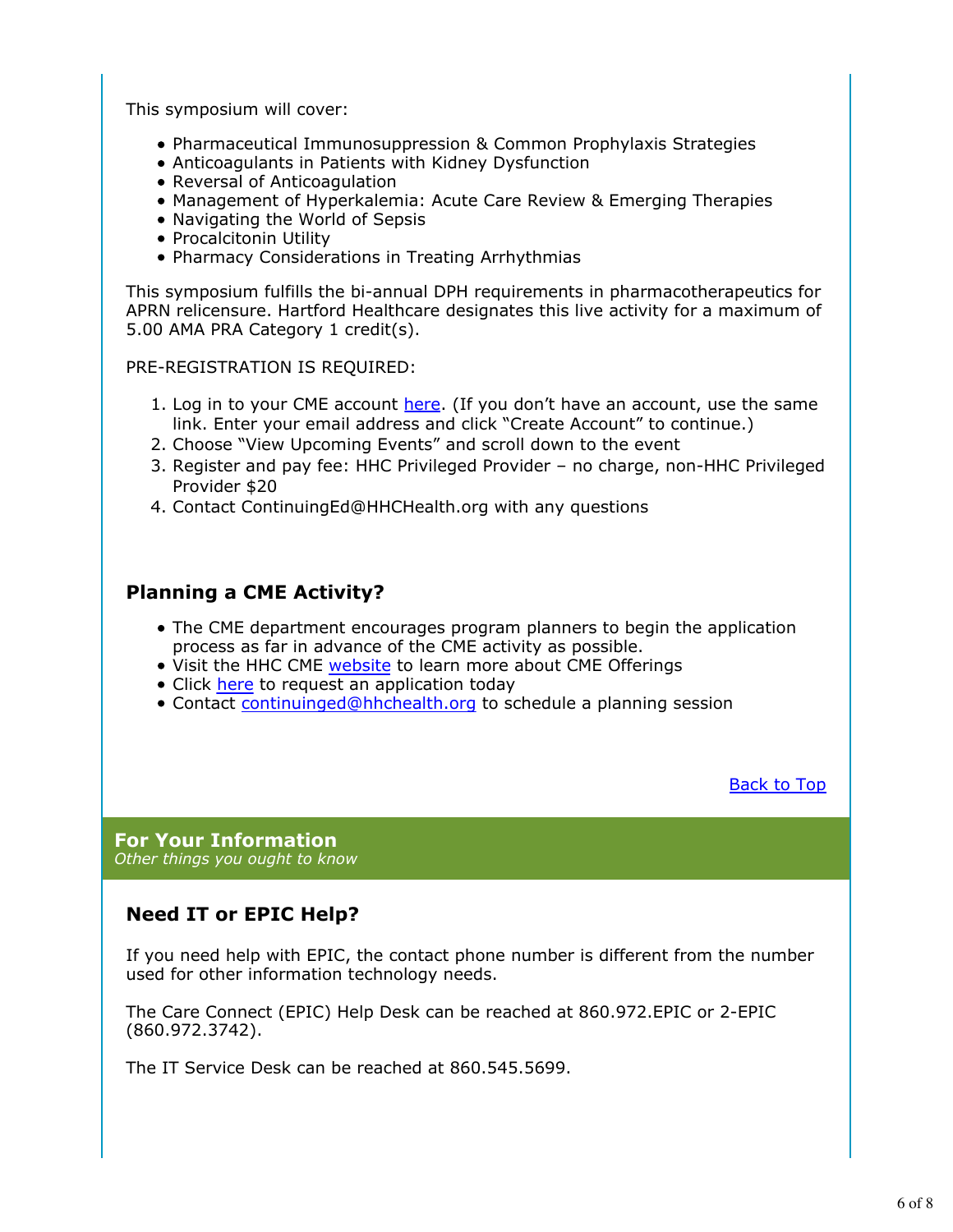#### **In the News** *Media coverage, headlines and trends*

### **Healthcare Trends**

#### **A New Health Insurer Launching In Connecticut Aims To Shake Up Industry Landscape**

CarePartners of Connecticut Inc., a partnership of Hartford HealthCare, which operates Hartford Hospital and six other hospitals in Connecticut, and Tufts Health Plan of Massachusetts, is initially targeting membership in six of the state's eight counties where Hartford HealthCare has the strongest networks.

#### **Connecticut Insurance Commissioner Backs \$69 Billion CVS Purchase Of Aetna**

The decision is contingent on the companies' divesting Medicare prescription drug businesses to assure competition.

#### **Employers jump into providing care as health costs rise**

Fiat Chrysler is offering free health care for most of its employees and their families — about 22,000 people — through a clinic the carmaker opened this summer near one of five factories it operates in the area. The company pays for basic care like doctor visits and consults with a dietitian and even an exercise physiologist. Workers don't pay a cent, not even a co-pay.

Back to Top

## **Stay Connected**

Visit Hartford HealthCare's News Hub Follow Hartford Hospital on Facebook, YouTube and Twitter Connect with Hartford HealthCare's Media Relations Team

Seymour Street Journal (SSJ) supports physician engagement at Hartford Hospital by providing critical information, news and recognition in an easily digestible format. The SSJ will be sent to your preferred e-mail address the last Sunday of each month.

If you would like to be added to the Seymour Street Journal email list, or to receive it at a different email address, please opt-in at harthosp.org/SSJ. This ensures that you will receive the newsletter at your preferred email address.

For any questions or suggestions, please contact editor Matthew Clyburn at matthew.clyburn@hhchealth.org or 860.500.0464.